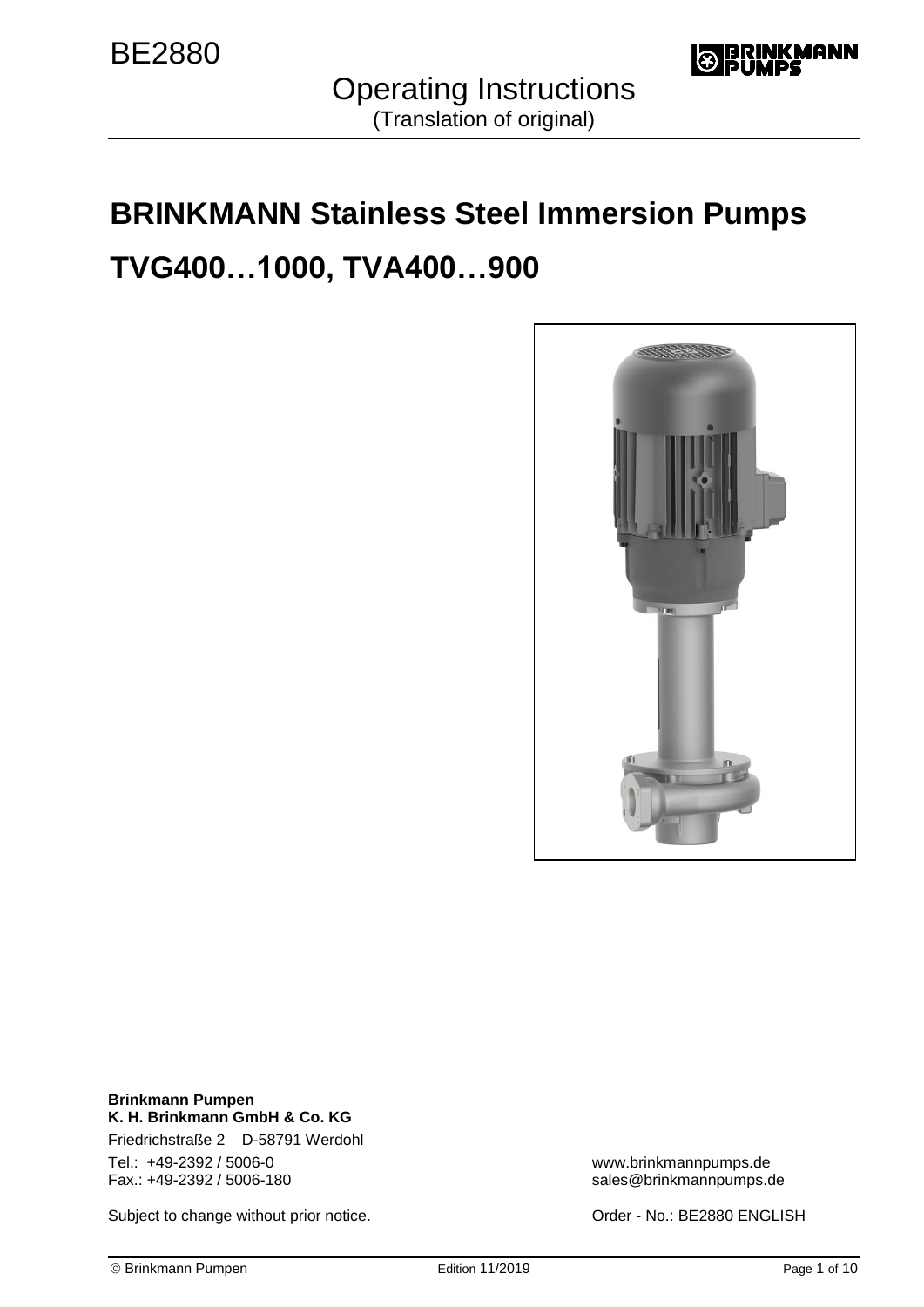### **Brinkmann Stainless Steel Immersions pumps of the series TVG400…1000, TVA400…900**

### **Contents**

 Indication to the manual .................................... 2 Description of product ....................................2-3 Safety instructions ............................................. 4 Transport and storage ....................................... 4 Installation and connection................................ 5 Start up / Shut down.......................................... 6 Operation........................................................... 6 Servicing and Maintenance ............................... 6

### **1 Indication to the manual**

This operating manual gives basic instructions which are to be observed during installation, operation and maintenance of the pump. It is therefore imperative that this manual be read by the responsible personnel and operator prior to assembly and commissioning. It is always to be kept available at the installation site.

### **1.1 Identification of safety instructions in the operating manual**

Safety instructions given in this manual non-compliance with which would affect **safety** are identified by the following symbol



or where **electrical safety** is involved, with:



 ISO 3864 – B.3.6 Where non-compliance with the safety instructions may cause a risk to the machine and it's function the

# **ATTENTION**

is inserted.

word

### **2 Description of product**

### **2.1 General description of the pump**

Pumps of this type are one-stage rotary pumps where the impellers are fixed on the driving shaft extension. The pump shaft and motor shaft are interconnected by means of a shaft clamp.

Pump and motor form a compact and space-saving unit.

The TVG pump series maximizes hydraulic efficiencies with its closed impeller design.

The TVA pump series (with semi-open impeller) achieves very good hydraulic efficiencies while being well suited for handling small metal chips and fines.

The pumps are to be installed vertically in conjunction with a mounting plate onto the fluid reservoir. The pump end immerses into the tank and the motor extends vertically above the tank.

- 11 Repair ............................................................... 9
- 12 Disposal ............................................................ 9
- 13 EC declaration of conformity ........................... 10

### **2.2 Intended use**

These pump series are particularly well suited for industrial washing applications of metal parts which are within the in table 1 stated application parameters.

#### **Limit of Application (Table 1)**  $\overline{1}$

| Type                                           | TVG / TVA                                                                                                                                    |  |  |
|------------------------------------------------|----------------------------------------------------------------------------------------------------------------------------------------------|--|--|
| Mediums                                        | Industry water, coolants, cooling-<br>and cutting-oils.<br>Lees / solvents, de-ionized water                                                 |  |  |
| Max. chip to<br>coolant ratio by<br>weight TVA | 0.03%                                                                                                                                        |  |  |
| Kinetic viscosity<br>of the medium             | $20$ mm <sup>2</sup> /s                                                                                                                      |  |  |
| Temperature of<br>medium                       | 090 °C                                                                                                                                       |  |  |
| Particle-size in<br>the medium                 | 3 mm TVG<br>11 mm TVA                                                                                                                        |  |  |
| min. delivery<br>volume                        | 1% of Q max.                                                                                                                                 |  |  |
| Dry running                                    | Dry running causes increased<br>wear and should be avoided.<br>During the test of the direction of<br>rotation $(30 \text{ s})$ permissible. |  |  |
| Switching-on<br>frequency per<br>hour for      | Motors less 3 kW<br>max. 200<br>from 3.0 kW to 4.0 kW max. 40<br>from 5.0 kW to 10.3 kW<br>max. 20                                           |  |  |
| Ambient tempe-<br>rature                       | 40 °C                                                                                                                                        |  |  |
| Set-up altitude                                | 1000 m                                                                                                                                       |  |  |

## **ATTENTION**

The pumps are to be operated within their design limits. Applications outside of these limits are not approved. The manufacturer is not responsible for any damages resulting from use of the pumps in such applications.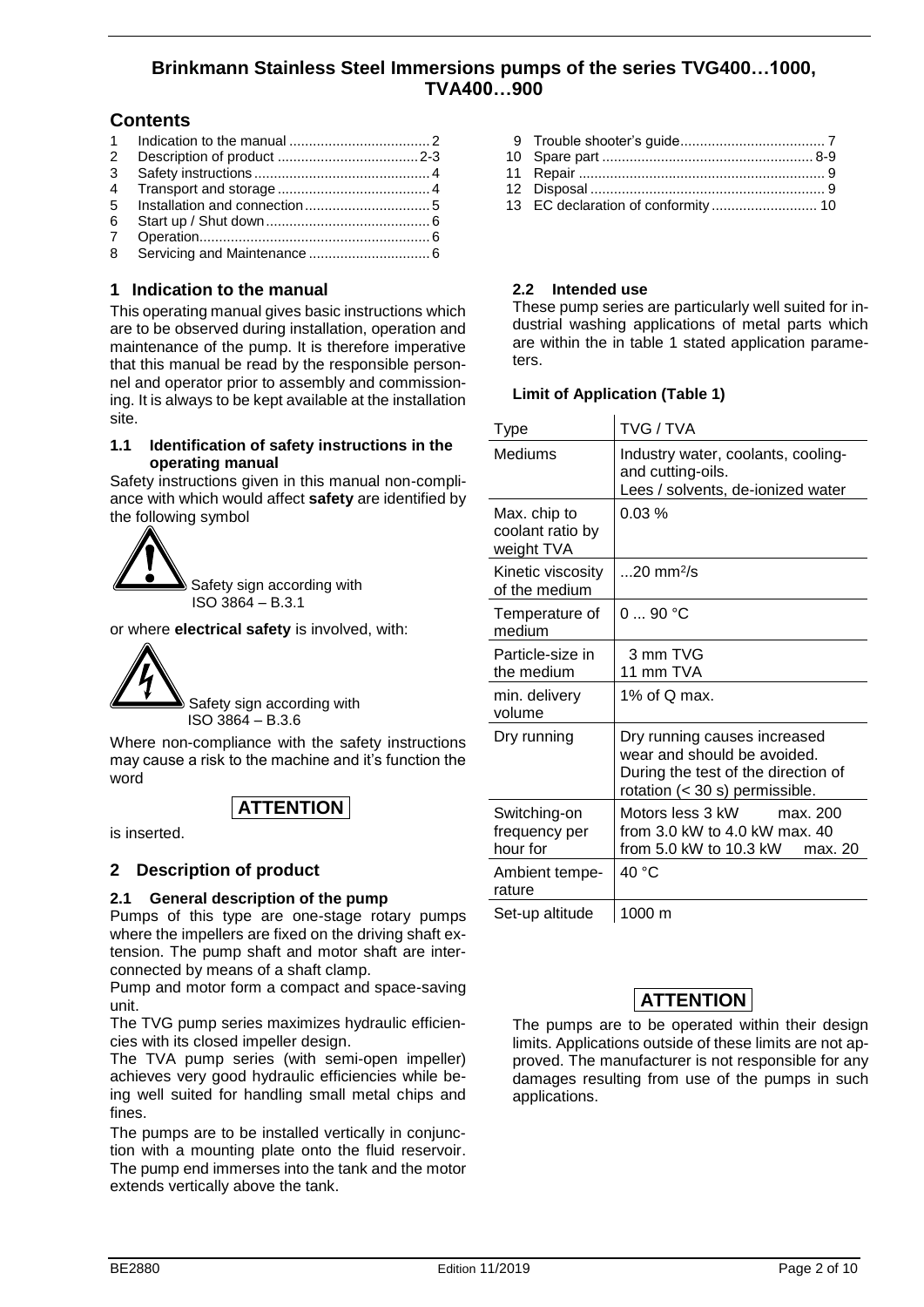### **2.4 Technical data**

|               |                                                             | Max. del.<br>pressure bar / | Max. del.<br>volume | Height <sup>1</sup> | Depth of<br>immersion <sup>1)</sup> | Weight                 | Power         | Noise<br>level <sup>1</sup> |
|---------------|-------------------------------------------------------------|-----------------------------|---------------------|---------------------|-------------------------------------|------------------------|---------------|-----------------------------|
| <b>Type</b>   |                                                             | spec. weight 1              | l/min               | H mm                | h mm                                | kg                     | kW            | dBA                         |
| <b>TVG400</b> | /360<br>580<br>880<br>1100                                  | 1.9                         | 580                 | 325                 | 358<br>578<br>878<br>1098           | 47<br>53<br>66<br>72   | $1.7 / 50$ Hz | 66                          |
| <b>TVG400</b> | /360 60 Hz<br>580 60 Hz<br>880 60 Hz<br>1100 60 Hz          | 2.8                         | 690                 | 358                 | 358<br>578<br>878<br>1098           | 51<br>57<br>70<br>76   | 2.94 / 60 Hz  | 69                          |
| <b>TVG600</b> | /360<br>580<br>880<br>1100                                  | 2.25                        | 640                 | 358                 | 358<br>578<br>878<br>1098           | 50<br>56<br>69<br>75   | 2.2 / 50 Hz   | 66                          |
| <b>TVG600</b> | / 360 60 Hz<br>580 60 Hz<br>880 60 Hz<br>1100 60 Hz         | 3.3                         | 760                 | 396                 | 358<br>578<br>878<br>1098           | 62<br>68<br>80<br>86   | $3.8 / 60$ Hz | 74                          |
| <b>TVG900</b> | /360<br>580<br>880<br>1100                                  | 2.9                         | 800                 | 396                 | 358<br>578<br>878<br>1098           | 63<br>69<br>82<br>88   | $3.3 / 50$ Hz | 71                          |
| <b>TVG900</b> | / 360 60 Hz<br>580 60 Hz<br>880 60 Hz<br>1100 60 Hz         | 4.15                        | 900                 | 426                 | 358<br>578<br>878<br>1098           | 69<br>75<br>88<br>94   | 5.75 / 60 Hz  | 74                          |
| TVG1000 / 360 | 580<br>880<br>1100                                          | 3.5                         | 890                 | 426                 | 358<br>578<br>878<br>1098           | 69<br>75<br>88<br>94   | 5.0 / 50 Hz   | 71                          |
|               | TVG1000 / 360 60 Hz<br>580 60 Hz<br>880 60 Hz<br>1100 60 Hz | 5.05                        | 1000                | 468                 | 358<br>578<br>878<br>1098           | 91<br>97<br>109<br>115 | 7.48 / 60 Hz  | 77                          |
| <b>TVA400</b> | /360<br>580<br>880<br>1100                                  | 1.8                         | 580                 | 325                 | 358<br>578<br>878<br>1098           | 47<br>53<br>66<br>72   | $1.7/50$ Hz   | 66                          |
| <b>TVA400</b> | / 360 60 Hz<br>580 60 Hz<br>880 60 Hz<br>1100 60 Hz         | 2.6                         | 690                 | 358                 | 358<br>578<br>878<br>1098           | 51<br>57<br>70<br>76   | 2.94 / 60 Hz  | 69                          |
| <b>TVA600</b> | /360<br>580<br>880<br>1100                                  | 2.15                        | 635                 | 358                 | 358<br>578<br>878<br>1098           | 50<br>56<br>69<br>75   | $2.2 / 50$ Hz | 66                          |
| <b>TVA600</b> | / 360 60 Hz<br>580 60 Hz<br>880 60 Hz<br>1100 60 Hz         | 3.1                         | 770                 | 396                 | 358<br>578<br>878<br>1098           | 62<br>68<br>80<br>86   | $3.8 / 60$ Hz | 74                          |
| <b>TVA900</b> | /360<br>580<br>880<br>1100                                  | 2.85                        | 750                 | 396                 | 358<br>578<br>878<br>1098           | 63<br>69<br>82<br>88   | $3.3 / 50$ Hz | 71                          |
| <b>TVA900</b> | / 360 60 Hz<br>580 60 Hz<br>880 60 Hz<br>1100 60 Hz         | 4.0                         | 890                 | 426                 | 358<br>578<br>878<br>1098           | 69<br>75<br>88<br>94   | 5.75 / 60 Hz  | 74                          |

1) Dimensions in accordance with page 5

2) Noise emissions measured in accordance with DIN 45635 at a distance of 1 m

The motor is surface-cooled and compliant with DIN IEC 34 and EN 60034 (protection degree IP 55).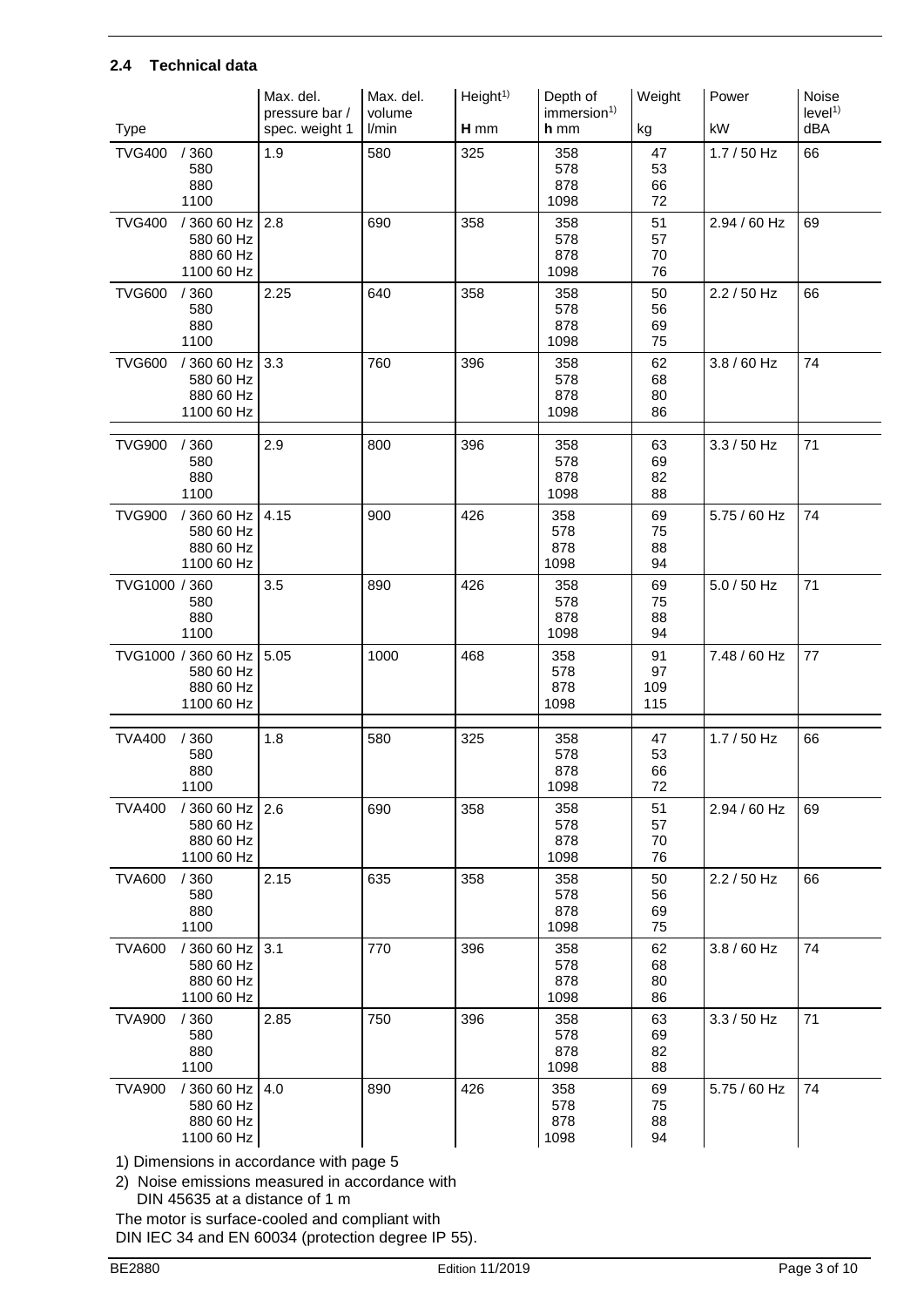### **3 Safety instructions**

When operating the pump, the safety instructions contained in this manual, the relevant national accident prevention regulations and any other service and safety instructions issued by the plant operator are to be observed.

### **3.1 Hazards in the event of non-compliance with the safety instructions**

Non-compliance with the safety instructions may produce a risk to the personnel as well as to the environment and the machine and results in a loss of any right to claim damages.

For example, non-compliance may involve the following hazards:

- Failure of important functions of the machines/plant
- Failure of specified procedures of maintenance and repair
- Exposure of people to electrical, mechanical and chemical hazards
- Endangering the environment due to hazardous substances being released

### **3.2 Unauthorized modes of operation**



- Pump may not be used in potentially explosive environments**!**
- Pump and discharge piping are not designed to hold any weight and may not be used as a step ladder.

### **3.3 Remaining Risk**



### **Risk of Injury!**

Risk of squeezing or crushing body parts when installing or removing the pump exists. Proper and secured lifting tools must be used.

### **Risk of burns!**

The pump must have cooled down sufficiently prior to commencing any repair, maintenance or installation.

### **3.4 Qualification and training of operating personnel**

The personnel responsible for operation, maintenance, inspection and assembly must be adequately qualified. Scope of responsibility and supervision of the personnel must be exactly defined by the plant operator. If the staff does not have the necessary knowledge, they must be trained and instructed, which may be performed by the machine manufacturer or supplier on behalf of the plant operator. Moreover, the plant operator is to make sure that the contents of the operating manual are fully understood by the personnel.

### **3.5 Safety instructions relevant for operation**

- If hot or cold machine components involve hazards, they must be guarded against accidental contact.
- Guards for moving parts (e.g. coupling) must not be removed from the machine while in operation.
- Any leakage of hazardous (e.g. explosive, toxic, hot) fluids (e.g. from the shaft seal) must be drained away so as to prevent any risk to persons or the environment. Statutory regulations are to be complied with.
- Hazards resulting from electricity are to be prevented (see for example, the VDE Specifications and the bye-laws of the local power supply utilities).
- The pumps' stability against falling over is not ensured unless it is properly mounted onto the tank.
- The female threads on the motor MUST NOT be used to lift the entire pump and motor assembly.

### **3.6 Safety instructions relevant for maintenance, inspection and assembly work**

Any work on the machine shall only be performed when it is at a standstill, it being imperative that the procedure for shutting down the machine described in this manual be followed.

Pumps and pump units which convey hazardous media must be decontaminated.

On completion of work all safety and protective facilities must be re-installed and made operative again.

Prior to restarting the machine, the instructions listed under "Start up" are to be observed.

### **3.7 Signs on the pump**

It is imperative that signs affixed to the machine, e.g.:

arrow indicating the direction of rotation

symbols indicating fluid connections

be observed and kept legible.

### **3.8 Unauthorized alterations and production of spare parts**

Any modification may be made to the machine only after consultation with the manufacturer. Using spare parts and accessories authorized by the manufacturer is in the interest of safety. Use of other parts may exempt the manufacturer from any liability.

### **4 Transport and storage**

Protect the pump against damage when transporting.

The pumps may only be transported in a horizontal position and hooks or straps must be attached on the motor and pump end.

Do not use the pump shaft for connecting any transportation aids such as hooks or straps.

Pumps must be drained prior to their storage.

Store pump in dry and protected areas and protect it against penetration of foreign bodies.

Always store pump above the freezing point!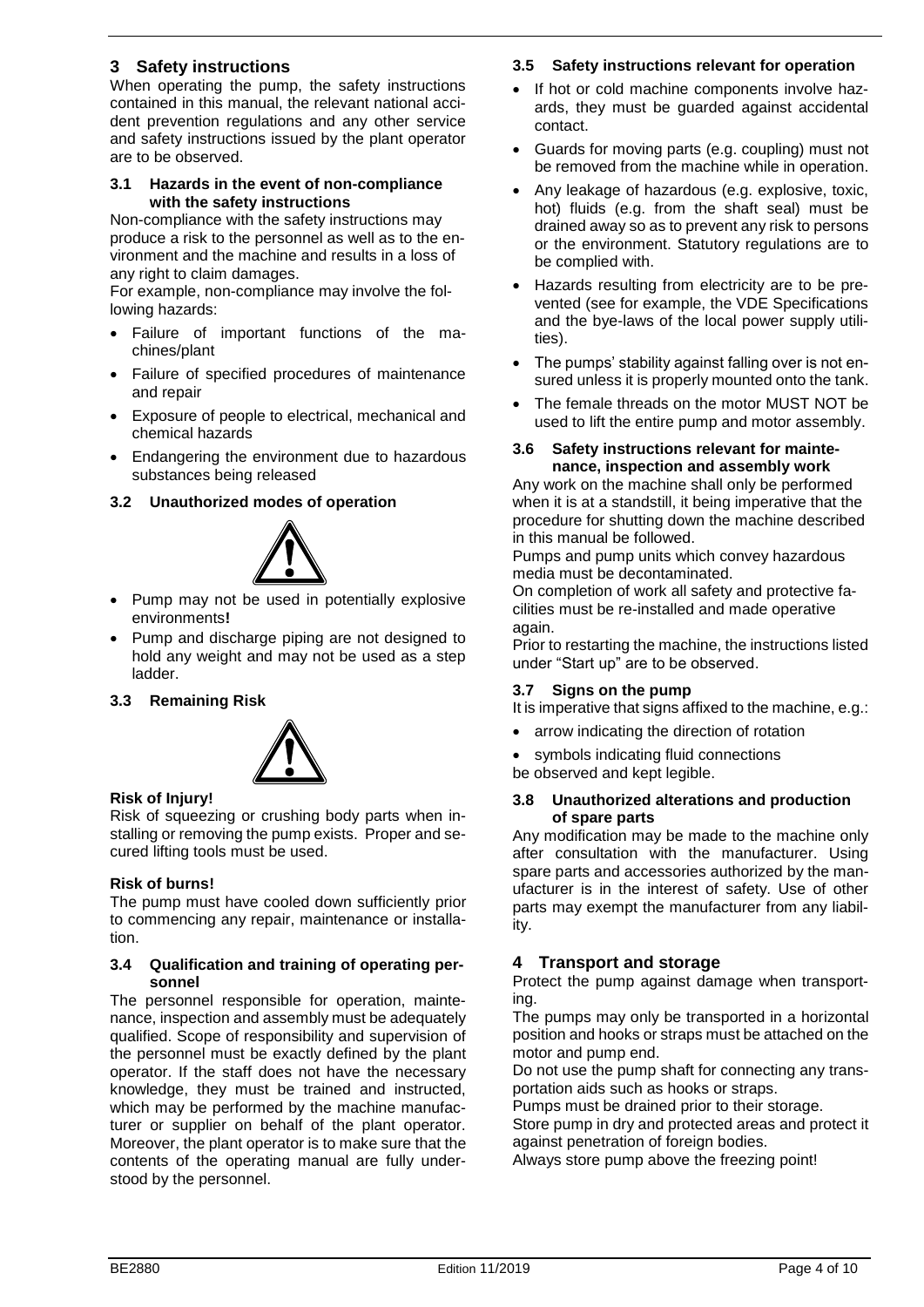### **5 Installation and Connection**

### **5.1 Mechanical installation**

During any assembly or disassembly process the pumps must be secured against tipping trough ropes for example at all times.

Pumps must be mounted securely. Piping, tank and pumps must be mounted without any tension.

The inlet is at the bottom of the immersed pump body. The distance between the inlet and the tank bottom must be so large that the inlet can not be blocked by deposits during longer shutdowns.

To obtain the full flow rate it is recommended to choose for the pipework the nominal bore diameter of the pumps cross section for connection. Therefore pipe bends should be used, not pipe angles!

The pipework must be qualified for occuring hydraulic pressure.





\*) Dimensions for TVA/TVG400, TVA/TVG600 / 50Hz \*\*) Dimensions for TVG1000 / 60Hz

# **ATTENTION**

**Maximum tightening torque for piping connections is 300 Nm!**

**When installed the space around the pump must be large enough to provide sufficient cooling of the motor.**

**Do not prop up the pressure line via the joining socket.**



**The pump must be mounted in that way that rotating parts under the cover of the coolant tank can not be touched!**

**5.2 Electric wiring**



**All service work must be carried out by qualified service personnel. Pump must be disconnected from the power source and all rotating parts must stand still. Reassure that pump is disconnected from power source and cannot be switched on. Verify that there is no voltage at the terminal board!**

According to the European Standard EN809 a motor overload must be installed and properly set to the full load amps stated on the pump name plate.

It is the responsibility of the machine operator to decide whether or not an additional emergency switch must be installed.

**5.2.1 Circuit**



Tension voltage and frequency must correspond with the shown specification on the nameplate.

The pump must be wired so that a solid longterm electrical connection is ensured. Establish a solid ground connection.

**The electrical wiring must be performed according to the wiring diagram shown inside the terminal box cover. (Please see above sample wiring diagrams)**

**Wiring diagram e.g.**



**Star connection** up to 5.5 kW 3 x 400 V, 50 Hz resp. 380-415 V, 50 Hz



**Delta connection** up to 5.5 kW 3 x 230 V, 50 Hz resp. 220-240 V, 50 Hz from 6.0 kW and higher 3 x 400 V, 50 Hz resp. 380-415 V, 50 Hz

There may be no foreign objects such as dirt, particles or humidity inside the terminal board.

Mount terminal board cover to motor tight against dust and humidity and close up all unused wiring ports.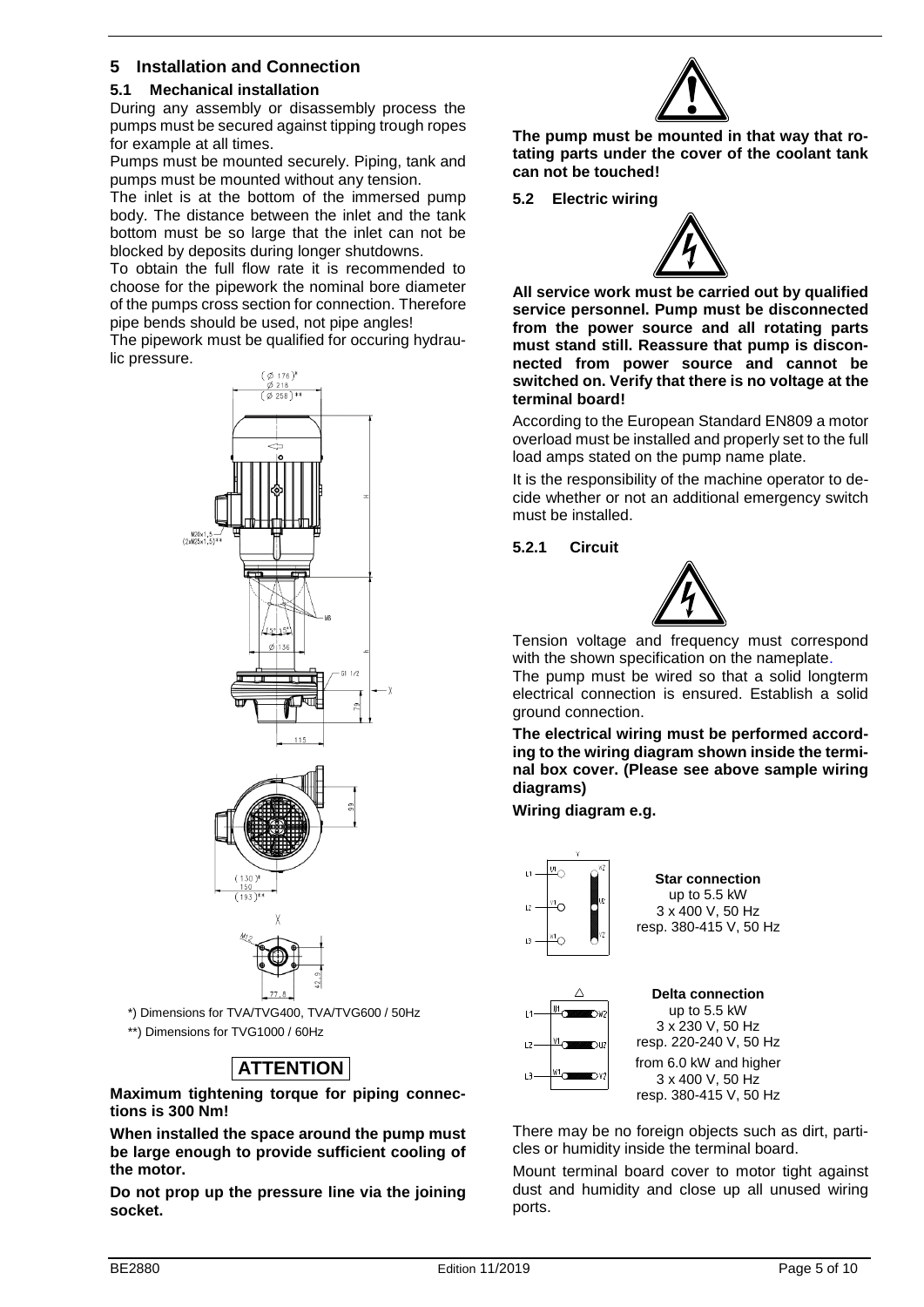# **ATTENTION**

When Variable Frequency Drives are used interfering signals might occur.

Non-sinus shaped supply voltage from a variable frequency drive might result in elevated motor temperatures.

### **6 Start up / Shut down**

### **6.1 Start up**



Switch off at the mains.

After connection the electrical wires, close the terminal box. Briefly start the motor (max. 30 sec.) and check the rotation according to the arrow on the top of the motor.

If the direction is incorrect change over two of the power leads.

### **6.2 Shut down**

All service work must be carried out by qualified service personnel. Pump must be disconnected from the power source and all rotating parts must stand still. Reassure that pump is disconnected from power source and cannot be switched on. Verify that there is no voltage at the terminal board!

Open terminal box and disconnect the power leads. Empty out the pump.

### **7 Operation**

### **Liquid level**

According to the drawing shown below, the maximum liquid level must stay about 80 mm below the mounting flange, also ensure that the minimal liquid level is 88 mm before starting up the motor.





**If the pump should lock up and cease, shut pump down (see 6.2) and disconnect from power supply. Pump must be uninstalled and removed from the system prior to its repair.**

### **8 Servicing and Maintenance**

### **ATTENTION**

The surface of the motor must be kept free of dirt.

The motor shaft is spinning in permanently greased ball bearings (with special grease and increased bearing play) and does not require any special maintenance.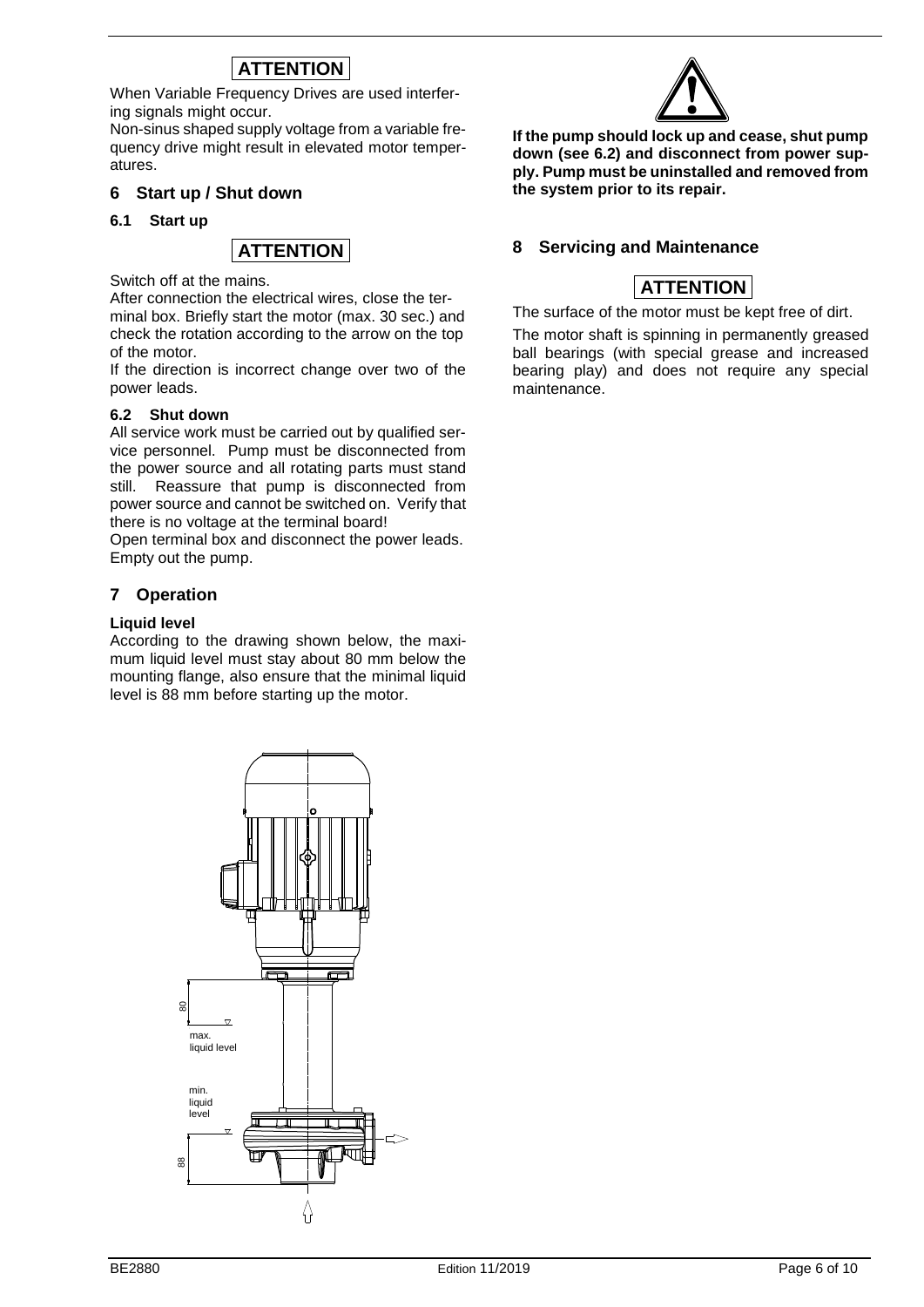# **9 Trouble shooter's guide**

| <b>Fault</b>                            | <b>Cause</b>                                                  | <b>Remedy</b>                                          |  |
|-----------------------------------------|---------------------------------------------------------------|--------------------------------------------------------|--|
| Motor does not start, no motor<br>noise | At least two of the power supply<br>leads have failed         | Check fuses, terminals and supply<br>leads.            |  |
|                                         | Overload has tripped                                          | Inspect overload                                       |  |
| Motor does not start, humming noise     | One of the supply leads has failed                            | See above                                              |  |
|                                         | Impeller faulty<br>Motor bearing faulty                       | Replace impeller<br>Replace bearing                    |  |
| Overload trips                          | Pump locked up mechanically                                   | Inspect pump hydraulics                                |  |
|                                         | High on/of cycling frequency                                  | Check application                                      |  |
| Power consumption is too high           | Wrong direction of rotation of im-<br>peller                  | See above                                              |  |
|                                         | Lime or other deposits<br>mechanical friction                 | Clean pump mechanism<br>repair pump                    |  |
| Motor overheats                         | High on/off cycling frequency                                 | See above                                              |  |
|                                         | Wrong power supply (voltage or cy-<br>cles)                   | Power supply must correspond with<br>name plate rating |  |
|                                         | Insufficient cooling                                          | Check air flow at motor fan                            |  |
| Pump does not pump                      | liquid level too low<br>Pump mechanism faulty<br>Pipe blocked | Fill up liquid<br>replace pump mechanism<br>Clean pipe |  |
| Insufficient flow and pressure          | Wrong direction of rotation of im-<br>peller                  | Change over two power supply<br>leads                  |  |
|                                         | Pump mechanism silted up<br>Worn pump mechanism               | Clean pump mechanism<br>Replace pump mechanism         |  |
| Incorrect flow or pressure              | Wrong power supply (voltage or cy-<br>cles)                   | Power supply must correspond with<br>name plate rating |  |
| Running noise/Vibration                 | Foreign objects in pump end                                   | Remove foreign objects                                 |  |
|                                         | Impeller damaged                                              | Replace impeller                                       |  |
|                                         | <b>Bearing/Bushing broken</b>                                 | Replace bearing/bushing                                |  |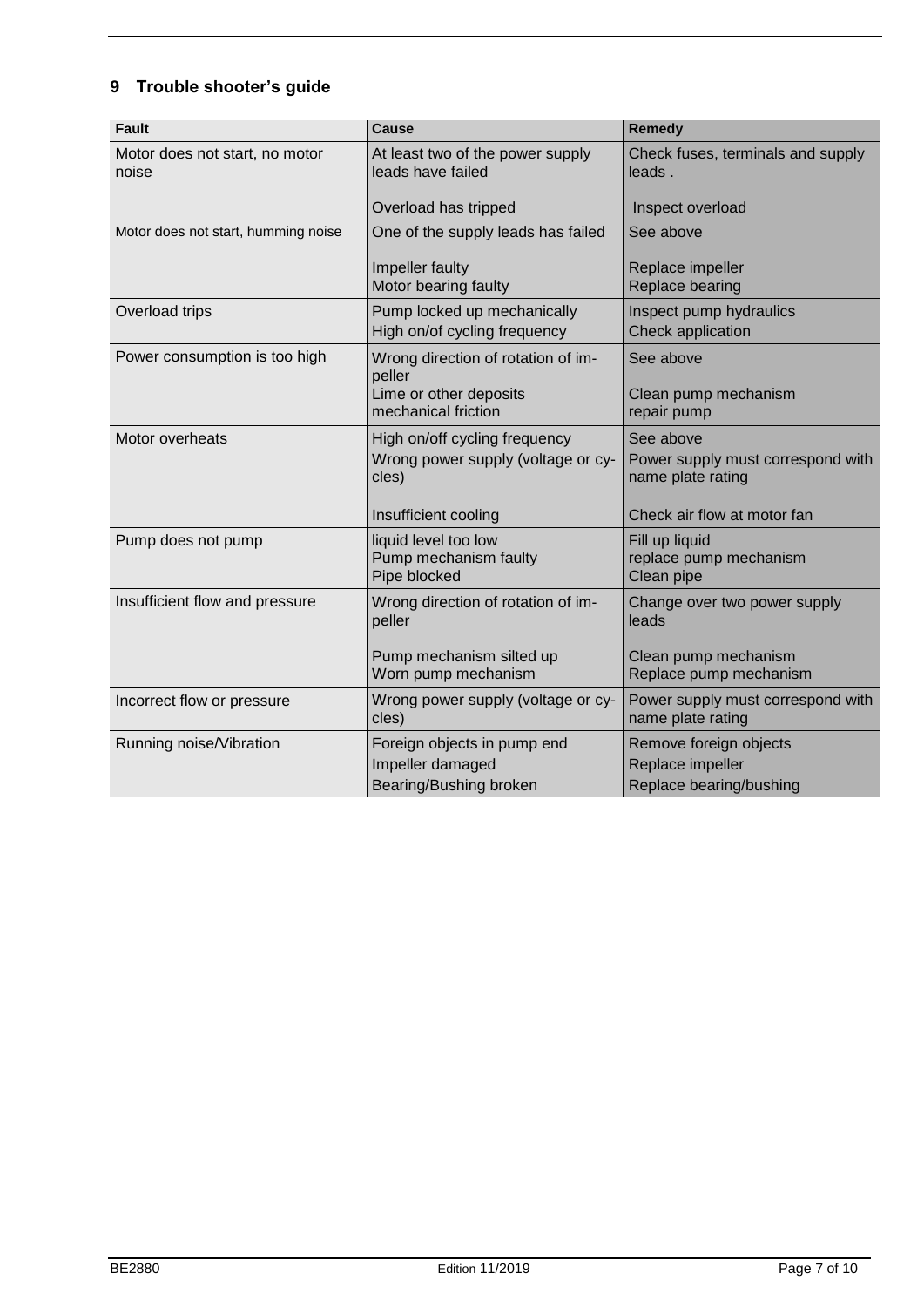### **Spare part**







### **Item Description**

- Stator with terminal board
- Motor flange
- End shield
- Terminal box
- Terminal box frame up 6.0 kW
- Terminal box cover up 6.0 kW
- Fan
- Fan cover
- 9 Ball bearing up to 2.94 kW DIN 628 9 Ball bearing DIN 625 10 Ball bearing DIN 625
- Gasket
- Gasket up 6.0 kW 13 Retaining ring up to 2.94 kW DIN 471
- Retaining ring
- 14 Thread rolling screw DIN 7500
- Slotted cheese head screw DIN 84
- 16 Socket head cap screw DIN 912 17 Socket head cap screw DIN 912
- 19 Parallel pin DIN 7
- 21 Retaining ring DIN 472
- Compensation disk
- Shaft seal
- O-ring
- Shaft seal
- Pump body
- Shaft with rotor
- Connection cover
- Impeller semi-open TVA
- Impeller closed TVG
- Running sleeve
- Bearing bush
- Distance plate
- 64 Woodruff key DIN 6888
- Tolerance ring
- O-ring
- Shaft seal
- 73 Socket head cap screw DIN 912
- Hexagon thin nut
- Shaft clamp
- Insert shaft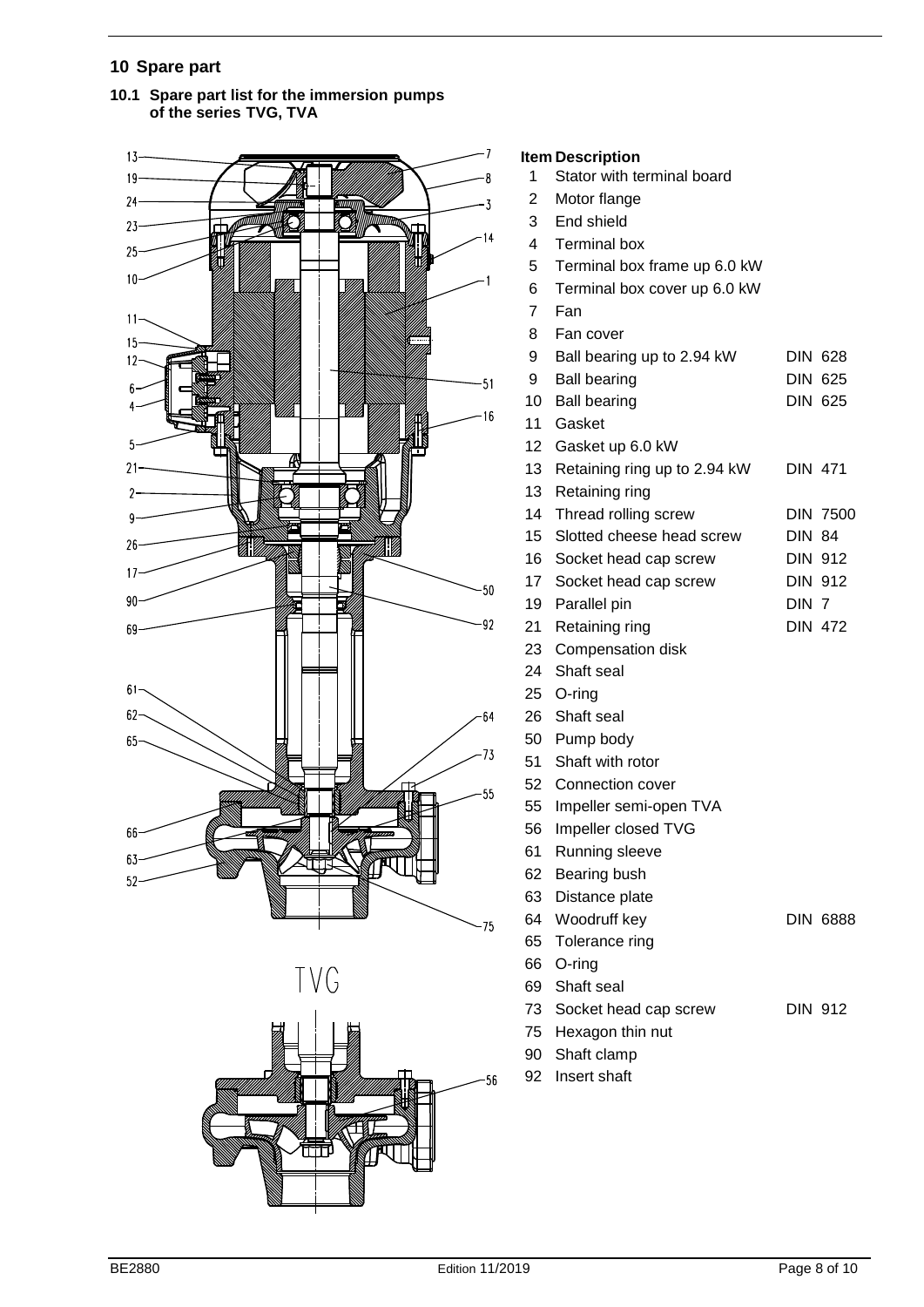### **10.2 Indications to the spare part order**

Spare parts are available from the supplier. Standard commercially available parts are to be purchased in accordance with the model type. The ordering of spare parts should contain the following details:

**1. Pumptype** e.g. TVG900 / 360

**2. Pump No.**

e.g. 11192880

The date of the construction year is a component of the pumps type number.

- **3. Voltage, Frequency and Power** Take item 1, 2 and 3 from the nameplate
- **4. Spare part with item No.** e.g. Connection cover item No. 52
- **11 Repair Instructions / Replacing shaft clamps and shafts**



### **11.1 Dismantling the insert shaft or extension shaft**

- Disconnect the submergible pump from the mains both electrically and mechanically.
- Remove pump from system. Secure pump against tipping over, i.e. use ropes to secure pump.
- Set the pump down on the fan cover. Dismantle the pump unit and pump body.



Wear safety gloves!

Risk of injury due to sharp edges on pump components, i.e. impeller blades.

– Loosen the screws on the shaft clamp (1) one after the other.



Do not, under any circumstances, remove the screws completely, **danger of injury!**

– Pull the insert shaft (2) off the motor shaft (3) and remove the shaft clamp (1).

**11.2 Assembling the insert shaft and motor shaft** 

# **ATTENTION**

Clean the contact surfaces of the insert shaft (2) (inside) and the motor shaft (3). They must not be lubricated or oiled.

- Set the motor down on the fan cover.
- Position the shaft clamp (1) (use a new shaft clamp) in the centre of the cranked clamping diameter (2) of the insert shaft.
- Insert the motor shaft (3) into the insert shaft (2).
- **Tighten**:

Mark the first screw and tighten all the screws evenly by hand, one after the other in a clockwise direction (not cross-ways).

- Use a torque screwdriver to tighten each screw first with 2 Nm then with 3,5 Nm and finally with 5 Nm (in a clockwise direction again). Repeat the last turn (with 5 Nm) 3 times.
- Mount the pump body.

The remainder of the reassembly process is to be completed in the opposite order of the prior described dismantling process.

# **ATTENTION**

Note torques for the screw connections! When putting the pump back into use, **make sure the direction of rotation is correct!**

### **Tightening torques for screwed connections**

| Thread $-\varnothing$        | M <sub>5</sub> | M <sub>8</sub> | M <sub>8</sub> | M <sub>16</sub>  |
|------------------------------|----------------|----------------|----------------|------------------|
| Strength<br>classes          | 8.8            | 8.8            | A4             | A4               |
| Tightening<br>torque<br>(Nm) | 3 Nm           | $15$ Nm        | $15$ Nm        | 60 Nm<br>Item 75 |

### **12 Disposal**

When disposing of the pump or the packaging materials the local and national regulation for proper disposal must be complied with.

Prior to its disposal, the pump must be completely drained and decontaminated if necessary.